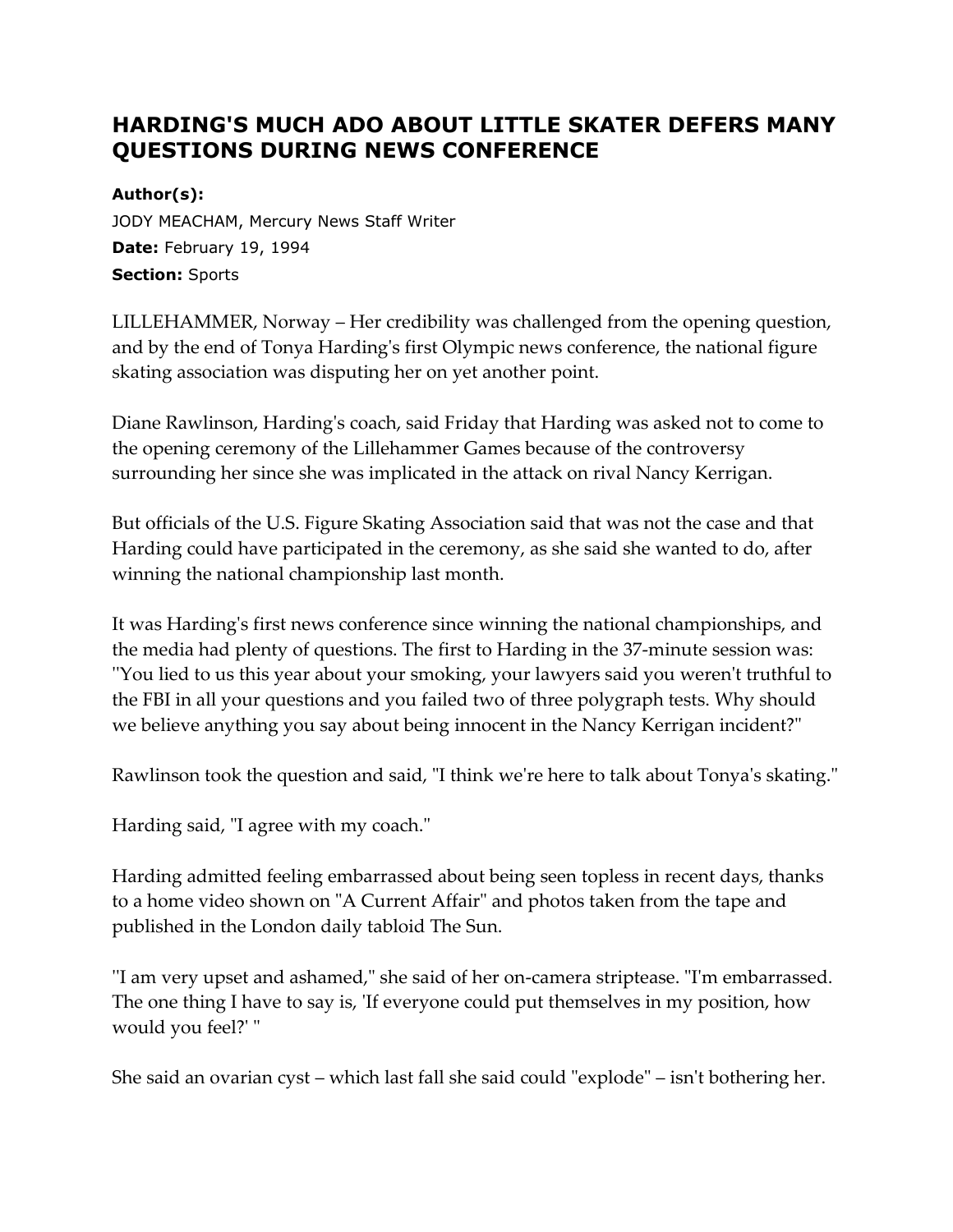She also:

- Denied "profiting off a horrible situation," but confirmed signing an interview deal with "Inside Edition." Profits will go toward her legal fees and a fund for the Special Olympics, she said.
- Said her brief encounter with Kerrigan was "very positive. We said hello. It's kind of a private thing."
- Said God and the thousands of people who watched her practice at Clackamas Town Center Mall in Oregon have helped her withstand the pressure of being in the Olympic spotlight.
- ''I'm thankful God has helped me take care of half of my problems," she said, "and he'll hold them until I'm done. And when everything's done, then I can sit down and cry."

The interview session – at which she declined to answer some questions, was preempted on others by Rawlinson and consulted at length with a figure- skating press aide on still others – followed an afternoon practice that Harding ended halfway through in disgust.

After missing several jumps and growing increasingly frustrated, she skated to Rawlinson and complained, as she pounded the rail with karate chops, "I can't do it. I can't do it."

''I wasn't skating as good as I'd like to," she said.

She said the sore right ankle that bothered her Thursday after a fall on a triple Axel in practice is a chronic, though not serious, problem.

The disagreement over Harding's participation in the opening ceremony arose when "we were asked not to come until we did," Rawlinson said.

''The team leader and I spoke about it," Rawlinson said, "and it was suggested that we not come until later because of all the controversy."

Skating association spokeswoman Kristin Matta said team officials had discussed whether Harding should attend the ceremony but "nothing was forced at all. It was a mutual agreement as to when she came, absolutely. All of our team members were asked when they would like to come – what dates they'd like to come – and they were accommodated."